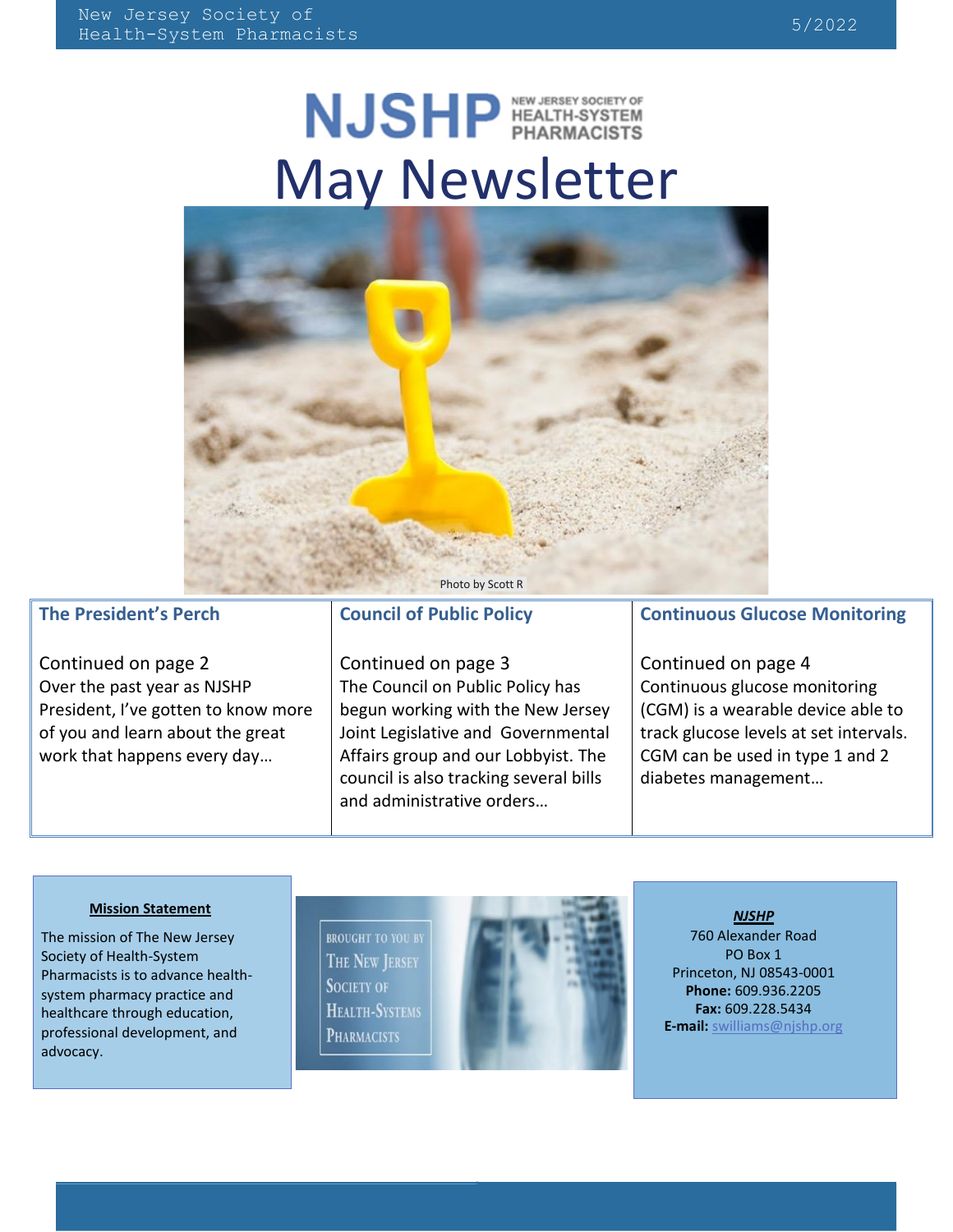## **President's Perch | Spring 2022 By: Juliana Quad, PharmD, RPh**

Over the past year as NJSHP President, I've gotten to know more of you and learn about the great work that happens every day in health-systems throughout the Garden State. I am humbled to have been able to lead a Society of such hard-working and dedicated pharmacists and technicians who take pride and care deeply about the future of pharmacy practice. As a Society, we've been motivated to continue to support you, our members, with a wide variety of educational topics sponsored by our local chapters, as well as spend time delving into professional public policy issues which affect us all.



Despite the chaos and challenges of the past 2 years, I have taken time to reflect on my journey- I've become a better pharmacist because of the relationships and opportunities offered to me. COVID has left us with opportunity which we must seize and carry forward. Think about your experience over the past 2 years- what have you learned about yourself, your organization and your career? Reflect on the feelings of driving to work during the Spring 2020 lockdown- we were essential workers, just going about doing our job while learning as much as we could about a new disease and how to treat those suffering from it. To the public and our patients, we were heroes. We were lauded with parades, free lunch and other reminders of the sacrifices that we make daily to ensure the health and welfare of our patients. While pharmacists might have been "behind the scenes" in the early stages of the pandemic, our diligence to manage the drug supply chain and keep our departments running never went un-noticed.

When COVID therapeutics became available in late Spring 2020, we again gained momentum as professionals. I will never forget the first shipment of remdesivir that we received at my hospital. I got a phone call from a New Jersey state trooper who asked for directions and the best place to meet him and a delivery truck. It was a beautiful day in May and I felt like I was in a spy movie as I waited outside for an unmarked police car and an 18-wheel tractor trailer to pull over on the side of Pocono Road in Denville, NJ to drop off a valuable package. Maybe I read too many mystery novels, but taking drugs from a policeman on the side of the road was definitely a first for me!

As we prepared for the first round of COVID vaccine in Fall 2020, it became clear to me that my pharmacist colleagues were going to do a tremendous job vaccinating our fellow New Jerseyans. We set up the first vaccine clinics and mega sites throughout New Jersey in record time, proving that we could move mountains quickly and get the job done efficiently and accurately. Many of us have spent immeasurable hours presiding over those vaccine clinics, supervising efforts, preparing syringes of vaccine, or administering shots ourselves. I don't think that any of us could have predicted we'd be in this situation at any point in our careers.

COVID has given us the opportunity to shine; the opportunity to show New Jersey and the United States that pharmacists are leaders, able to turn lemons into lemonade. We have taken the opportunity to establish ourselves as irrefutable members of the healthcare team. Executive orders have given our pharmacy technicians added responsibilities as vaccinators. And as professionals, we must continue to spread the enthusiasm for our work with pharmacy students and pharmacists and technicians who are new to the profession. If we can show them our passion for our work, we will undoubtedly encourage them to go farther than we have.

Continued on page 3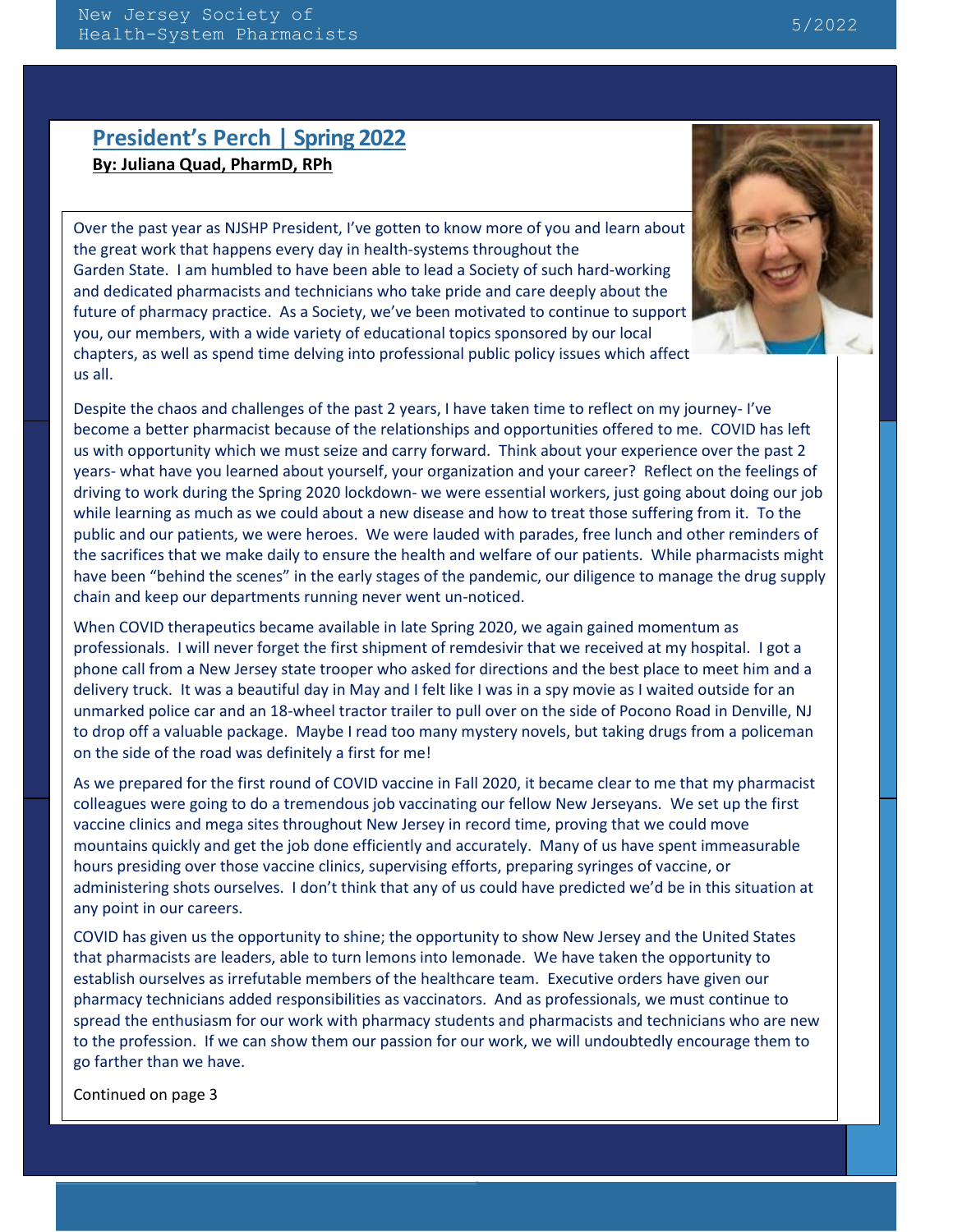# **Public Policy Council Section**

Jessica Koerner, PharmD, BCPS, BCACP, FASHP Director, NJSHP Council on Public Policy Corporate Assistant Director, Clinical Pharmacy Services RWJBarnabas Health

The Council on Public Policy has begun working with the New Jersey Joint Legislative and Governmental Affairs group and our Lobbyist. The council is also tracking several bills and administrative orders in our state. We shared the NJSHP Position Statement on White Bagging with the lobbyist. Opportunities may exist to begin educating your elected officials about the safety concerns in White Bagging.

Council members attended recent New Jersey Board of Pharmacy Meetings and ASHP State Legislative and Regulatory Conference Calls. Our elected Delegates to ASHP will be attending the ASHP Virtual House of Delegates. The Council on Public Policy reviewed several proposed policies and provided feedback to the delegates.

They council is planning for ways to keep our members up to date on the different legislation being reviewed in Trenton. Please forward any ideas for events that may be of interest.

ASHP is asking for members to contact their representatives to support HR 7213 – the Equitable Community Access to Pharmacist Services Act. Support of this bill is part of the Pharmacy and Medically Underserved Areas Enhancement Act. A link to the website that finds your congressperson and send an electronic message in support of this legislation is below:

[https://ashsp.ac360.aristotleactioncenter.com/?&utm\\_campaign=GRD-Breaking-News-1-00-1135-](https://ashsp.ac360.aristotleactioncenter.com/?&utm_campaign=GRD-Breaking-News-1-00-1135-52000&utm_medium=email&_hsmi=210081805&_hsenc=p2ANqtz-_N5FxcZjdE76XHcKf8bhUCNok2lHgeK-9762f__g7TNHt1QvwL0EW0EcLgi6SU5l_Il035mdOhpvF_Il08gXxjZUYuu7xVAhrPLIPA7fZUlXSuMZc&utm_content=210081805&utm_source=hs_email#/alertId/bd087d80-bd57-4755-8d11-2bfe483acdec/) [52000&utm\\_medium=email&\\_hsmi=210081805&\\_hsenc=p2ANqtz-\\_N5FxcZjdE76XHcKf8bhUCNok2lHgeK-](https://ashsp.ac360.aristotleactioncenter.com/?&utm_campaign=GRD-Breaking-News-1-00-1135-52000&utm_medium=email&_hsmi=210081805&_hsenc=p2ANqtz-_N5FxcZjdE76XHcKf8bhUCNok2lHgeK-9762f__g7TNHt1QvwL0EW0EcLgi6SU5l_Il035mdOhpvF_Il08gXxjZUYuu7xVAhrPLIPA7fZUlXSuMZc&utm_content=210081805&utm_source=hs_email#/alertId/bd087d80-bd57-4755-8d11-2bfe483acdec/)9762f\_g7TNHt1QvwL0EW0EcLgi6SU5l\_Il035mdOhpvF\_Il08gXxjZUYuu7xVAhrPLIPA7fZUlXSuMZc&utm\_content= [210081805&utm\\_source=hs\\_email#/alertId/bd087d80-bd57-4755-8d11-2bfe483acdec/](https://ashsp.ac360.aristotleactioncenter.com/?&utm_campaign=GRD-Breaking-News-1-00-1135-52000&utm_medium=email&_hsmi=210081805&_hsenc=p2ANqtz-_N5FxcZjdE76XHcKf8bhUCNok2lHgeK-9762f__g7TNHt1QvwL0EW0EcLgi6SU5l_Il035mdOhpvF_Il08gXxjZUYuu7xVAhrPLIPA7fZUlXSuMZc&utm_content=210081805&utm_source=hs_email#/alertId/bd087d80-bd57-4755-8d11-2bfe483acdec/)

### **Continued President's Perch | Spring 2022 from page 2.**

I sense that public policy is nearing a tipping point- we pharmacists have been fighting uphill battles for greater recognition for many years, and many states have recently succeeded in authorizing pharmacist prescribing, medication administration, etc. While New Jersey may be a little behind the curve, I am hopeful for the future of our profession- that local and national advocacy efforts are having an impact to positively change the way that our profession is practiced. While I'd like to think that a world-wide pandemic had nothing to do with the changes, I'm happy that progress is being made.

COVID might have pushed us into the limelight as healthcare heroes, but now that the spot light is lit, we all need to perform like the shining stars that we are. Take that feeling of pride and accomplishment with you to work every day as motivation to continue to be a hero. Your work saves lives every day as you ensure appropriate medication use and prevent medication errors, all while juggling a hundred and one tasks. Keep sharing your great catches and fun pharmacy facts with students and new staff- your random knowledge might someday prove valuable in saving a life.

As a professional, I have always had the dream to leave the profession better than I found it. Some days are tough and I am uncertain of my long-term impact. But when I think back and reflect, I am certain that I am leaving things better than before.

Thank you for the opportunity to be a part of NJSHP.

Yours in service, Juliana Quad, PharmD, RPh, NJSHP President 2021-2022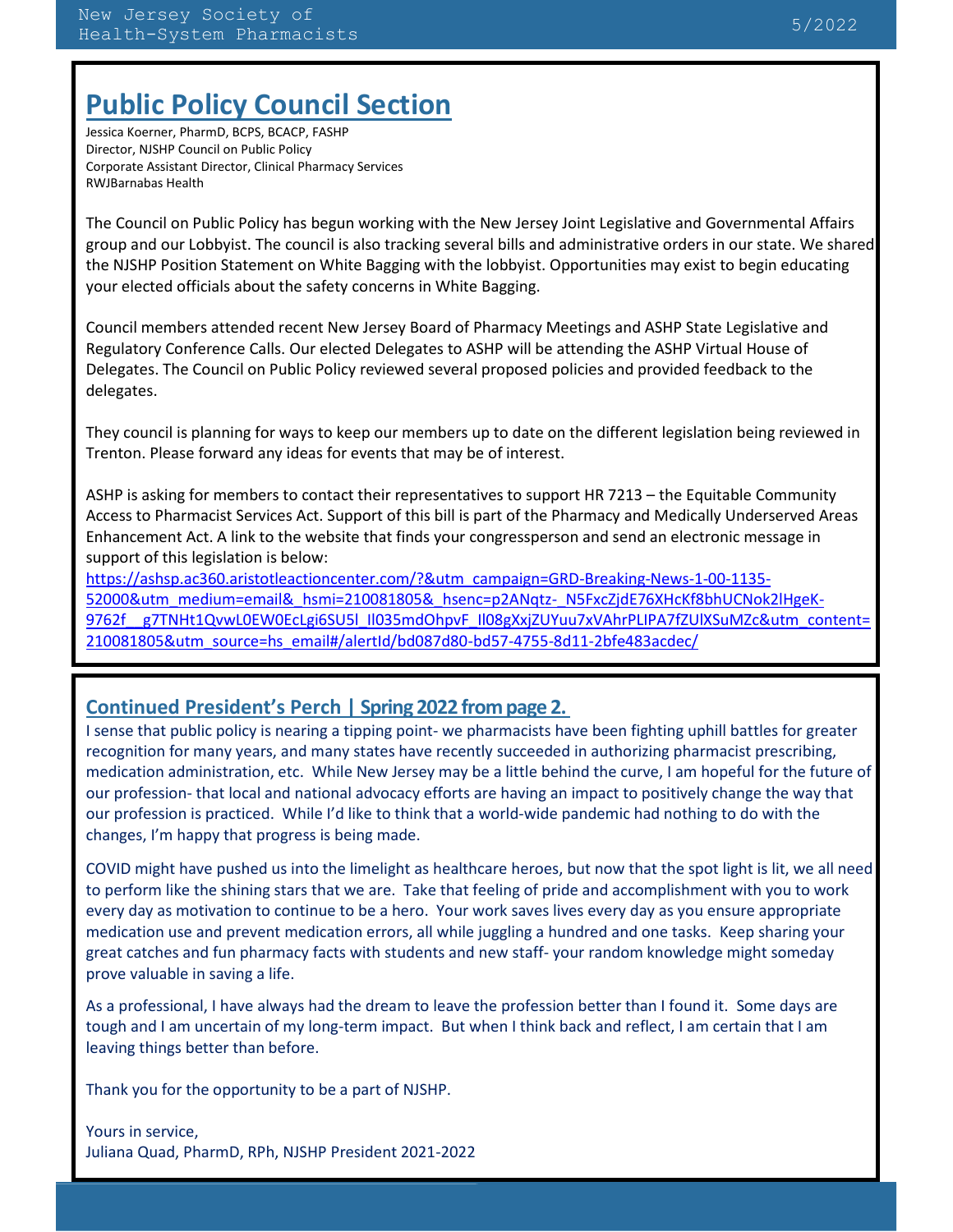# Continuous Glucose Monitoring

Elim Oh Pharm. D. Candidate, Class of 2022 Ernest Mario School of Pharmacy Rutgers, the State University of New Jersey

Continuous glucose monitoring (CGM) is a wearable device able to track glucose levels at set intervals. CGM can be used in type 1 and 2 diabetes management and allows diabetic patients to monitor their glucose readings without so many fingerstick blood glucose tests. Continuous glucose monitoring system (CGMS) specifically measures glucose in the interstitial fluid (ISF) which can differ slightly from blood glucose readings. CGMS can consist of three components: sensor, transmitter, and receiver. A sensor measures glucose levels when inserted under the skin, and the duration of wear varies between different CGM brands. A transmitter sits on top of a sensor or attached to a sensor and sends data to a receiver or a smart device wirelessly. Lastly, a receiver displays glucose levels and trends. CGM is prescription only and it is not intended for use in pregnant, dialysis, or critically ill population. When patients experience hypoglycemic symptoms and CGM does not match symptoms or when no trend arrow is displayed, confirmatory fingerstick blood glucose testing should be performed.

American Diabetes Association recommends real-time continuous glucose monitoring (rtCGM) or intermittently scanned continuous glucose monitoring (isCGM) for management in patients with type 1 or 2 diabetes on multiple daily injections or continuous subcutaneous insulin infusion. CGM can also be utilized in adult diabetic population on basal insulin. Though both rtCGM and isCGM can be helpful in the management of diabetes, there are some differences between the two systems. RtCGM has a transmitter attached to a sensor and this allows continuous wireless monitoring of glucose levels. It comes with a programmable audible alarm system to warn patients when they are hypoglycemic or hyperglycemic. The devices are also programmed so that the patient's glucose level data can be shared with their family and caregivers. In addition to these benefits, some rtCGM devices are factory calibrated and do not require fingerstick calibration. Examples of rtCGM include Dexcom and Medtronic. IsCGM, on the other hand, does not have an automated alarm system to warn patients during hypoglycemia, but these CGMs tend to be more affordable. These devices record glucose levels every 15 minutes. Similar to rtCGM, data can be shared with patient's family and caregivers, and no fingerstick testing is required in some isCGM brands. An example of isCGM is Freestyle Libre. Selection between rtCGM and isCGM should be based on various factors including patient's risk of hypoglycemia, patient activity level, A1C, and glycemic variability.

CGM devices help patients with their overall diabetes management by providing alternative option to frequent, painful fingerstick glucose testing.

References:

- 1. Bev. The Basics of Continuous Glucose Monitoring (CGM). Diabetes Educators Calgary.https://diabeteseducatorscalgary.ca/devices/continuous-glucose-monitors/the-basics-of-cgm.html#types-of-cgm. Accessed April 22, 2022.
- 2. Choosing a CGM. Choosing a CGM | ADA[. https://www.diabetes.org/tools-support/devices-3.](https://www.diabetes.org/tools-support/devices-3) technology/choosing-cgm. Accessed April 22, 2022.
- 3. Siegmund T, Heinemann L, Kolassa R, Thomas A. Discrepancies Between Blood Glucose and Interstitial Glucose-Technological Artifacts or Physiology: Implications for Selection of the Appropriate Therapeutic Target. *J Diabetes Sci Technol*. 2017;11(4):766- 772.
- 4. NJSHP CGM Presentations: Diabetes Technology for Pharmacists: An Overview of Continuous Glucose Monitoring (CGM)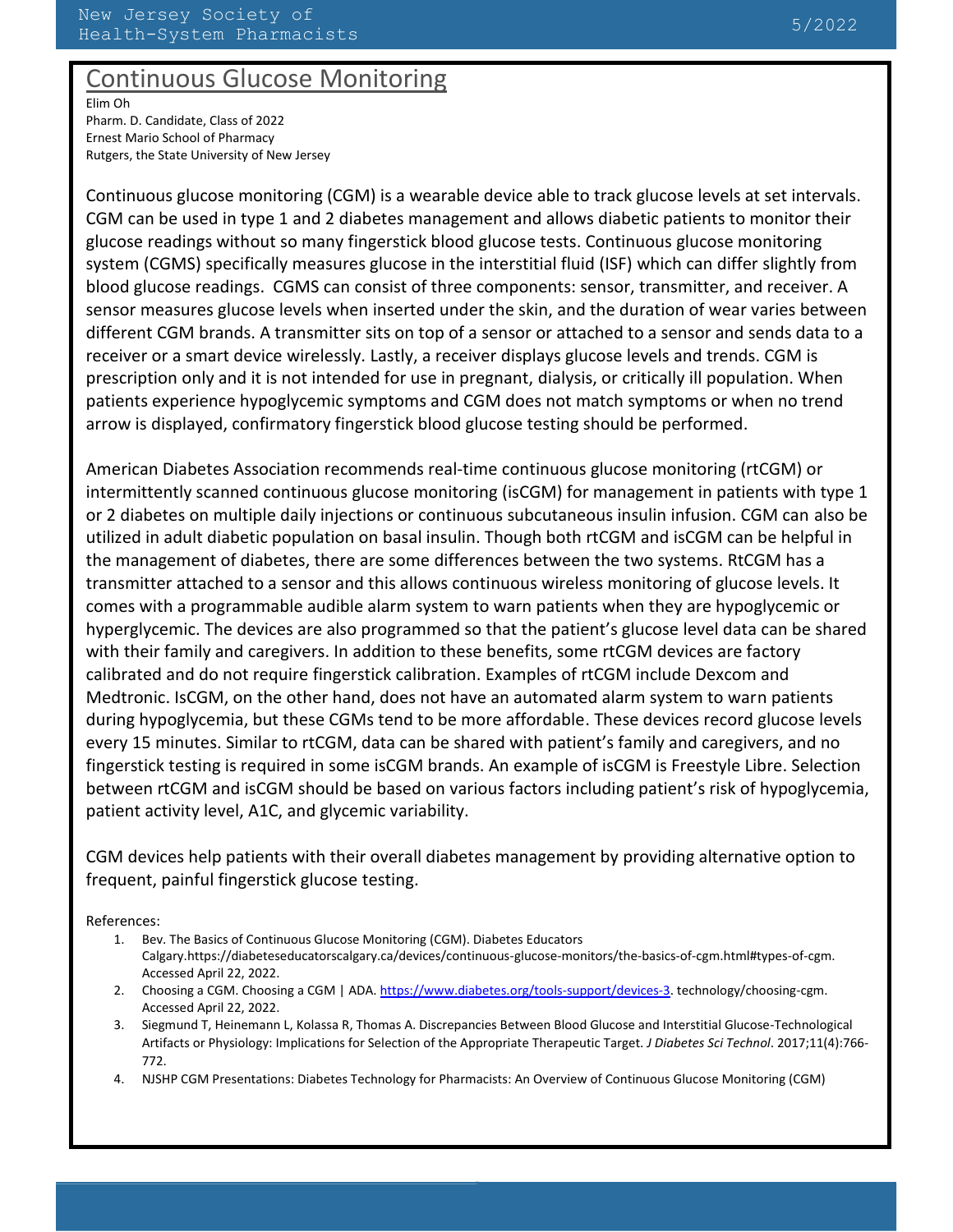# Happy 30+ years!

Our very own Administrative Director, Stella Williams, is celebrating 30 years with NJSHP this year! Stella started working with New Jersey Hospital Association and NJSHP in a joint position in August 1991, and transitioned to full-time NJSHP duties in February 1997. Stella can best be described as the "glue" that holds us together! She has a wealth of historical knowledge about our organization and keeps us all on task. As our organization changes Presidents and leaders on an annual basis, she can always be counted on to keep things running smoothly in the background. She is invaluable to maintain relationships with our sponsors and vendors, facilitate chapter CE meetings, and coordinate our annual conference. *Without her we would be lost!*

In this anniversary year, we celebrate Stella for her milestone achievement and say a heartfelt Thank You for being part of



NJSHP history.

*Pharmacy Trivia*: What Founding Father, inventor, and scientist got his start as a pharmacist? Answer: Benjamin Franklin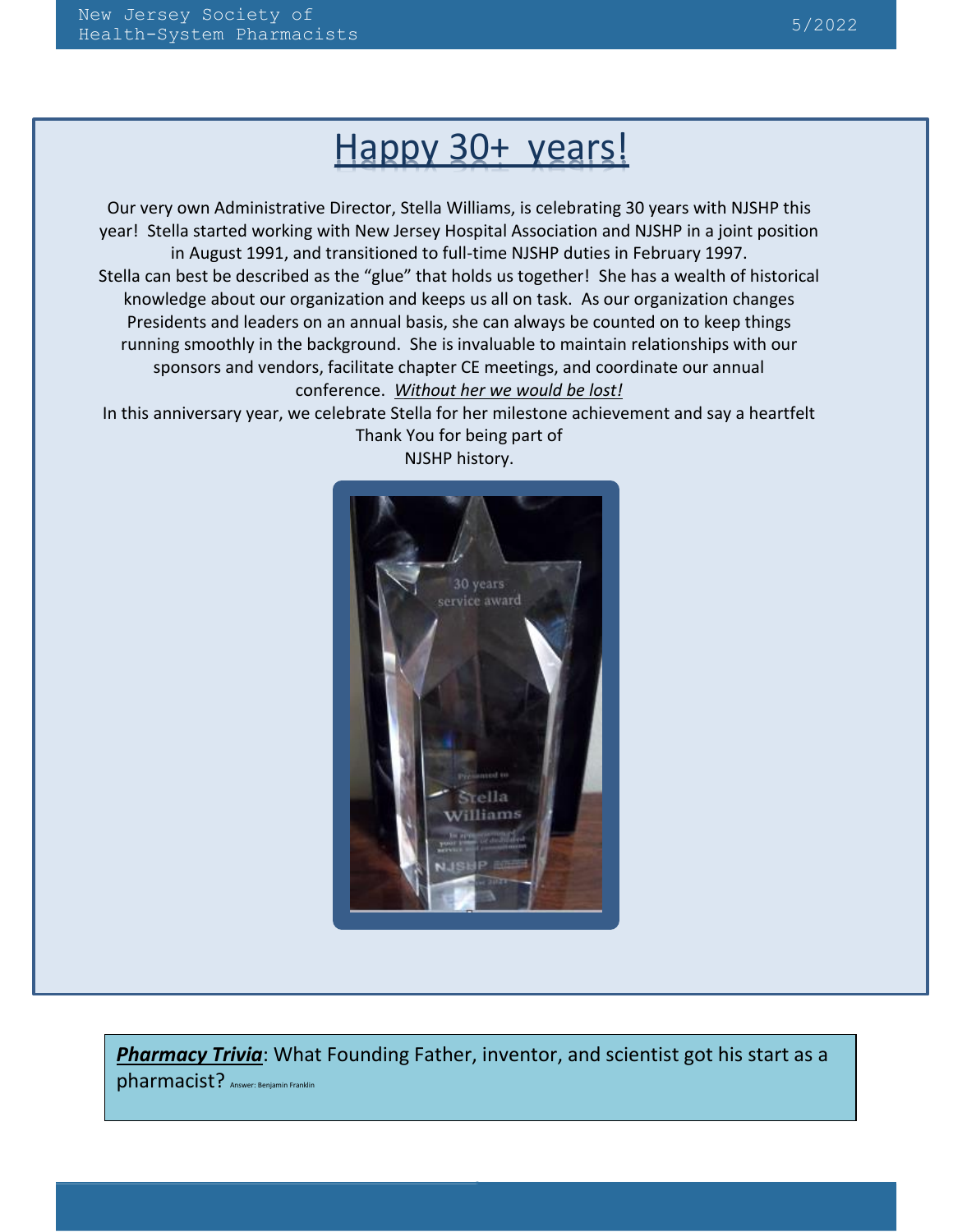### **The New Nomenclature Scheme for Monoclonal Antibodies**

Trang Do, PharmD Jimmy Gonzalez, PharmD, BCPS Ernest Mario School of Pharmacy Rutgers, The State University of New Jersey

Monoclonal antibodies (mAbs) are the largest class of biological products that are widely used in practice. They are made in the laboratory, composed of different structures, and bind to different antigens in the body. Over the years, the World Health Organization (WHO) has implemented a consistent nomenclature system called the International Nonproprietary Names (INNs), which includes a systematic scheme for mAbs. The use of nonproprietary names or generic names often depends on each national legislature in collaboration with the INNs created by the WHO. As a result, the United States Adopted Name (USAN) scheme has been used by the American Medical Association to assign generic names for mAbs in the United States; it is identical to the INNs with rare exceptions. For instance, the USAN scheme does not include Greek letters (eg. alpha, beta, etc.) to indicate new glycosylation patterns in monoclonal antibodies. $1/2$ 

A mAb is typically named based on an order combining some key elements. The order is as follows:<sup>3</sup>

- 1. Prefix with 2 or more syllables
- 2. Infix representing the target or disease
- 3. Infix indicating the source
- 4. Suffix, usually "-mab" to indicate mAbs

6. Only allelic variants

Group 2 **"-bart"** for **antibody artificial**

| Prefix<br>$+$ | Infix 1              | Infix $2$ | $^+$ | mab    |
|---------------|----------------------|-----------|------|--------|
|               |                      |           |      |        |
| random        | target<br>or disease | source    |      | suffix |

For example, trastuzumab (Herceptin<sup>®</sup>) is a monoclonal antibody that targets the human epidermal growth factor receptor 2 protein (HER2), and is used in the treatment of breast cancer. Its name follows the order mentioned above:<sup>4</sup>



In October 2021, INN experts and the USAN Council revised the mAbs nomenclature scheme due to the crowding in the "-mab" stem class and published a new scheme with changes. The use of "-mab" stem class is discontinued and replaced by 4 new stem classes.<sup>5</sup> Below is the new mAbs nomenclature scheme, which has been effective since December 2021:<sup>2,6</sup>

**Pharmacy Trivia**<sup>*:*</sup> Which of the following sodas was not invented by a pharmacist: Coca Cola, Pespi, Dr Pepper, Ginger Ale, or Orange?<br>Answer: Orange Answer: Orange

 $M_{\rm tot}$  is that have any point multiplier immunoglobulins that have any point mutation  $\mu$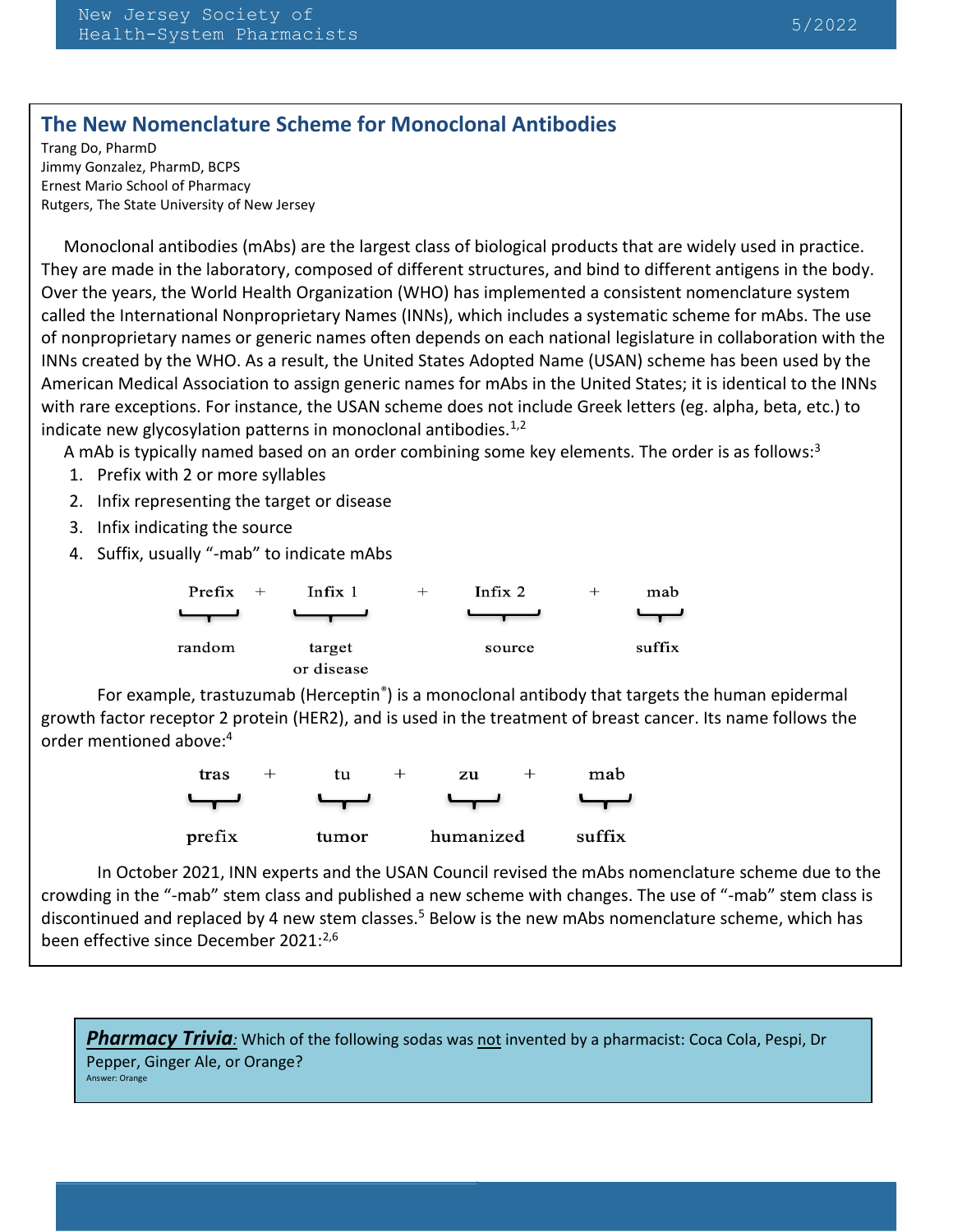| <b>Suffixes</b> |                                                                                                                                                                                                                                                                                        |  |  |  |
|-----------------|----------------------------------------------------------------------------------------------------------------------------------------------------------------------------------------------------------------------------------------------------------------------------------------|--|--|--|
| Group 1         | "-tug" for unmodified immunoglobulins of any class, including:<br>1. IgG, IgA, IgM, IgD, and IgE<br>Only allelic variants<br>2.<br>3.<br>Glycoengineering without mutation<br>C-terminal lysine deletion without any other mutation in the Fc region<br>4.                             |  |  |  |
| Group 2         | "-bart" for antibody artificial<br>Monospecific full immunoglobulins with engineered constant domain (CH1/2/3)<br>Monospecific full length immunoglobulins that have any point mutation introduced by<br>engineering for any reason anywhere (hinge, new glycan attachment site, etc.) |  |  |  |
| Group 3         | "-mig" for multi-immunoglobulin<br>Bi- and multi-specific immunoglobulins regardless of format, type or shape                                                                                                                                                                          |  |  |  |
| Group 4         | "-ment" for fragment<br>All monospecific domains, any kind of fragments, derived from an immunoglobulin variable<br>domain                                                                                                                                                             |  |  |  |

| <b>Select Infixes</b> |                                                                            |  |  |  |
|-----------------------|----------------------------------------------------------------------------|--|--|--|
| <b>Infix</b>          | <b>Definition</b>                                                          |  |  |  |
| -ami-                 | Serum amyloid protein (SAP)/amyloidosis (pre-substem)                      |  |  |  |
| -ba-                  | Bacterial                                                                  |  |  |  |
| -ci-                  | Cardiovascular                                                             |  |  |  |
| -de-                  | Metabolic or endocrine pathways                                            |  |  |  |
| -eni-                 | Enzyme inhibition                                                          |  |  |  |
| -fung-                | Fungal                                                                     |  |  |  |
| -gro-                 | Skeletal muscle mass related to growth factors and receptors (pre-substem) |  |  |  |
| -ki-                  | <b>Cytokine and cytokine receptor</b>                                      |  |  |  |
| -ler-                 | <b>Allergen</b>                                                            |  |  |  |
| -sto-                 | Immunostimulatory                                                          |  |  |  |
| -pru-                 | Immunosuppressive                                                          |  |  |  |
| -ne-                  | Neural                                                                     |  |  |  |
| $-OS-$                | Bone                                                                       |  |  |  |
| -ta-                  | Tumor                                                                      |  |  |  |
| -toxa-                | Toxin                                                                      |  |  |  |
| -vet-                 | Veterinary use (sub-stem)                                                  |  |  |  |
| -vi-                  | Viral                                                                      |  |  |  |

The WHO-INN will release the first list of candidates named under the revised scheme in  $\alpha$ 

*\*new changes are bolded and in orange*